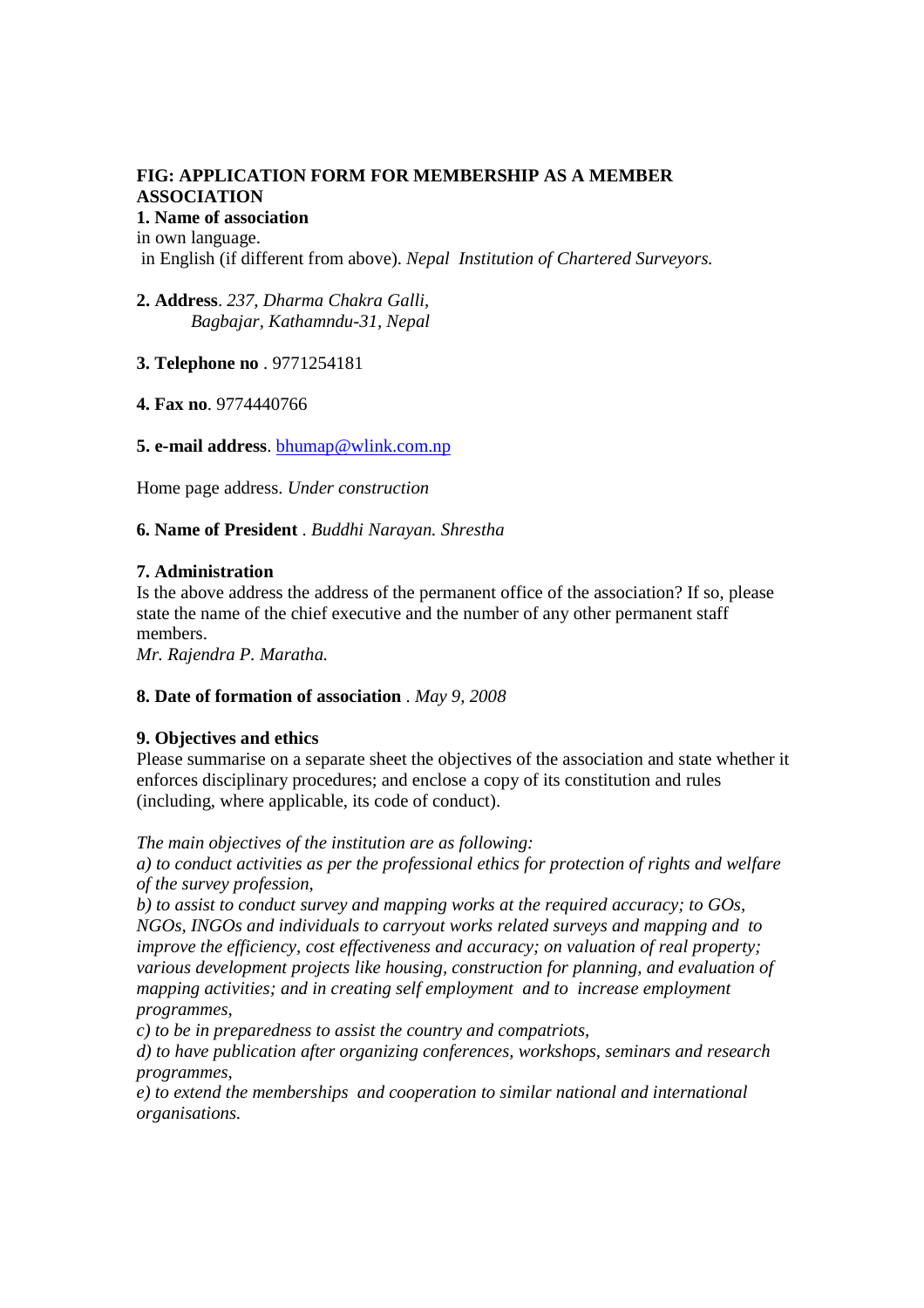Ethics- *It will be as Statement of Ethical Principles and Model of Code of Conduct of FIG.* 

#### **10. Routes of entry to membership**

Please provide the following information on a separate sheet

the title held by qualified members of the association- *Licentiate Surveyor*

the level of academic qualification required to obtain the title- *Graduate in Surveying or equivalent and 10 years of professional experience* 

whether academic training programmes to this level are available in your country (if not, please- state how and where members obtain their academic training)-*BE level education and training programmes in Land Management Training Centre* 

what approved professional experience is required on completion of academic training and prior to acquisition of the title- *10 years experience* 

what the requirements are for continuing professional development and whether this is mandatory or voluntary- *Voluntary* 

if the association also admits technician or sub-professional members and, if so, the qualifications required for entry to this grade of membership- *It is planning to admit surveyors with 10+2 level or equivalent education in surveying as sub-professional members.* 

### **11. Members**

No. of holders the title qualified. . 27 qualifying . 37. . . . . . . . . . . . . . . . . . . . . . . . . . . . No. of technician or sub-professional members qualified . .None . . . . . . . . . . . . . . . . . . . . . . . . . . . . qualifying . . . . . . . . . . . . . . . . . . . . . . . . . . . . .

#### **12. Specialisations**

| % of qualified members whose principal specialisation is                 |
|--------------------------------------------------------------------------|
|                                                                          |
|                                                                          |
| engineering surveys $\dots \dots 15 \dots \dots \dots \dots \dots \dots$ |
|                                                                          |
|                                                                          |
|                                                                          |
|                                                                          |

#### **13. Statutory recognition**

Is the association constituted by statute? *Yes.* 

Please list on a separate sheet those activities undertaken by your members which are regulated by statute and state whether any or all of these can be performed only by members of your association. If not, please state who else can acquire the title to perform any of the activities.